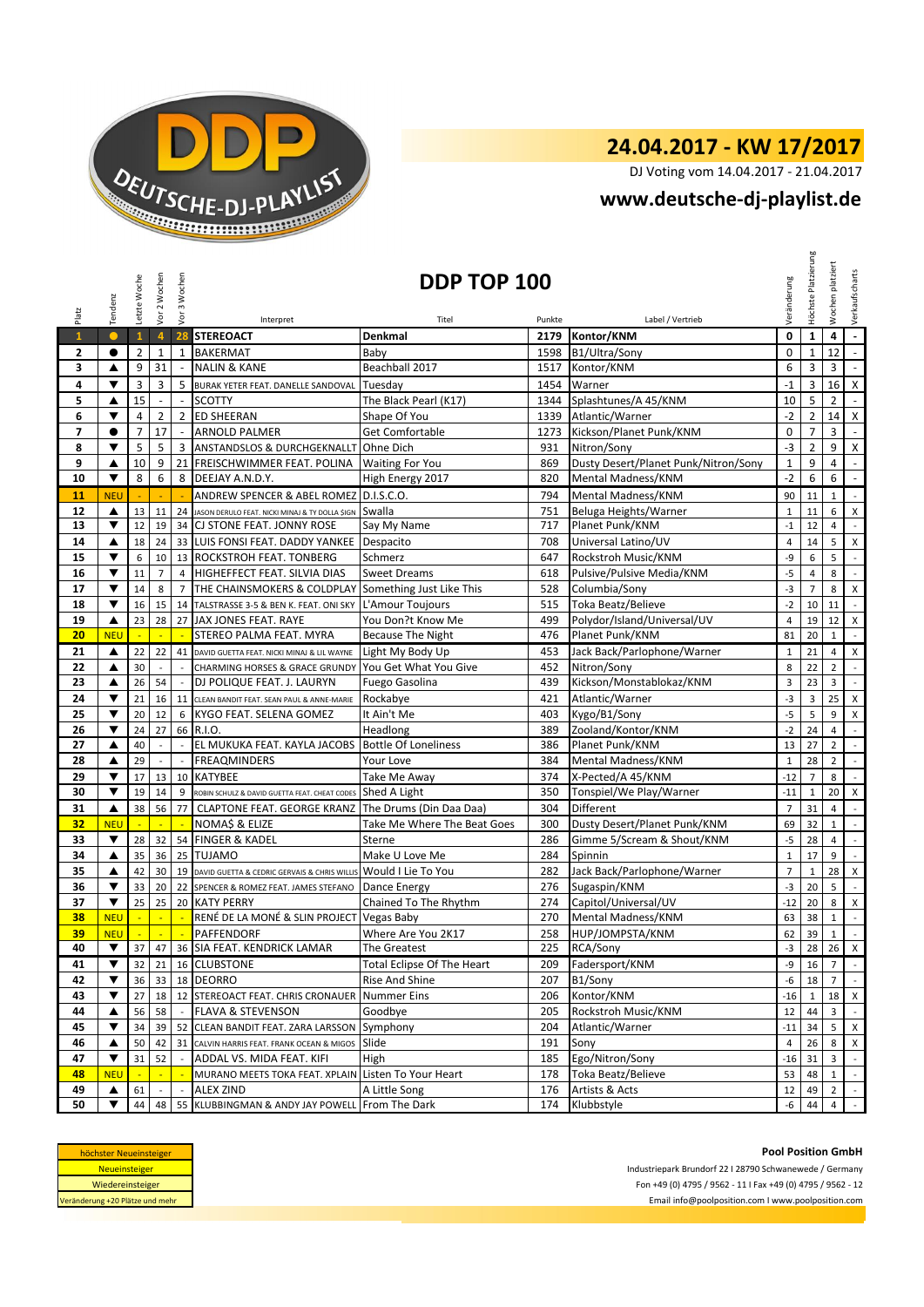

DJ Voting vom 14.04.2017 - 21.04.2017

# **[w](http://www.deutsche-dj-playlist.de/)ww.deutsche-dj-playlist.de**

| Platz     | Tendenz                            | Letzte Woche | Vor 2 Wochen                   | Vor 3 Wochen                 |                                                                         | DDP TOP 100                      |            |                                              | Veränderung            | Höchste Platzierung | platziert<br>Wochen            | Verkaufscharts                            |
|-----------|------------------------------------|--------------|--------------------------------|------------------------------|-------------------------------------------------------------------------|----------------------------------|------------|----------------------------------------------|------------------------|---------------------|--------------------------------|-------------------------------------------|
|           |                                    |              |                                |                              | Interpret                                                               | Titel                            | Punkte     | Label / Vertrieb                             |                        |                     |                                |                                           |
| 51        | ▼<br>$\bullet$                     | 49           | 45                             | 44                           | <b>ALAN WALKER</b>                                                      | Alone                            | 173        | <b>MER Musikk/Sony</b>                       | $-2$                   | 12                  | 18                             | $\pmb{\mathsf{X}}$<br>$\mathcal{L}$       |
| 52<br>53  | ▲                                  | 52<br>65     | 40<br>61                       | 30                           | BERNASCONI & KIMOE FEAT. DAVID POSOR                                    | Nur Einmal Jung<br>Heatstroke    | 171<br>169 | Hooky/KNM<br>Columbia/Sony                   | $\mathbf 0$<br>12      | 30<br>53            | 9<br>3                         | X                                         |
|           |                                    |              |                                |                              | .<br>CALVIN HARRIS FEAT. YOUNG THUG, PHARRELL WILLIAMS & ARIANA GRANDE  |                                  |            | Miami Records/MORE/KNM                       |                        |                     |                                |                                           |
| 54<br>55  | <b>NEU</b><br><b>NEU</b>           | ÷,           | $\blacksquare$<br>$\mathbb{Z}$ | $\mathbb{Z}$<br>$\mathbb{Z}$ | <b>SUNNY MARLEEN</b><br>WATERMÄT FEAT. KELLI-LEIGH                      | I Wanna Show You<br>Won't Stop   | 168<br>166 | Spinnin Deep                                 | 47<br>46               | 54<br>55            | $\mathbf{1}$<br>$\mathbf{1}$   | $\mathbb{Z}^{\mathbb{Z}}$<br>$\mathbb{L}$ |
|           |                                    |              | ÷,                             |                              |                                                                         |                                  |            |                                              |                        |                     |                                | $\overline{\phantom{a}}$                  |
| 56        | <b>NEU</b>                         |              |                                | $\sim$                       | <b>DJANE TOYA</b>                                                       | You & Me                         | 164        | <b>TB Media</b><br>FFRR/Parlophone/Warner    | 45                     | 56                  | $\mathbf{1}$                   |                                           |
| 57        | ▲                                  | 58           | 77<br>$\sim$                   | $\sim$                       | CHEAT CODES FEAT. DEMI LOVATO<br><b>SIMON FAVA &amp; J8MAN</b>          | <b>No Promises</b><br>La Paisana | 162<br>160 |                                              | $\mathbf{1}$           | 57                  | 3<br>$\overline{2}$            | X<br>$\mathbb{Z}^2$                       |
| 58<br>59  | ▲<br>▲                             | 69           |                                | $\overline{\phantom{a}}$     | <b>JENIFER BRENING</b>                                                  | <b>Breathe</b>                   | 158        | Columbia/Sony<br>KHB                         | 11                     | 58<br>59            | 3                              | $\overline{\phantom{a}}$                  |
| 60        | ▼                                  | 63<br>39     | 67<br>23                       | 15                           | <b>MODANA</b>                                                           | Can't Stop The Swag              | 157        | Planet Punk/KNM                              | 4<br>$-21$             | 15                  | $\overline{7}$                 | $\mathbb{L}^+$                            |
|           |                                    |              |                                |                              |                                                                         |                                  |            |                                              |                        |                     |                                |                                           |
| 61        | $\blacktriangledown$               | 48           | 34                             |                              | 29 GALANTIS                                                             | Rich Boy                         | 156        | Big Beat/Atlantic/Warner                     | $-13$                  | 28                  | $\overline{7}$                 | $\mathbb{Z}^{\mathbb{Z}}$                 |
| 62<br>63  | $\blacktriangledown$               | 57           | 51                             |                              | 49 AXWELL / INGROSSO FEAT. KID INK                                      | I Love You                       | 155        | Virgin/EMI/Universal/UV<br>Armada/Kontor/KNM | $-5$<br>$\overline{7}$ | 32                  | 10<br>$\overline{4}$           | $\sim$<br>$\mathbb{Z}^2$                  |
|           | ▲                                  | 70           | 71                             | 85                           | <b>SCNDL</b>                                                            | Find My Way                      | 152        |                                              |                        | 63                  |                                |                                           |
| 64        | <b>NEU</b>                         |              |                                | ÷.                           | CORIOL-X FEAT. ELLA LOPONTE                                             | Feelings                         | 150        | RipCue                                       | 37                     | 64                  | $\mathbf{1}$                   | $\mathbb{Z}^{\mathbb{Z}}$                 |
| 65        | ▼                                  | 51           | 29                             |                              | 23 ATB & ANDREW RAYEL                                                   | Connected                        | 148        | Armind/Armada/Kontor/KNM                     | $-14$                  | 21                  | $\overline{7}$                 | $\mathbb{L}$                              |
| 66        | $\blacktriangledown$               | 43           | 26                             |                              | 17 MAZZA FEAT. TENASHAR                                                 | <b>Found Love</b>                | 147        | Planet Punk/KNM                              | $-23$                  | 17                  | $\overline{7}$                 | $\mathbb{R}^2$                            |
| 67        | $\overline{\mathbf{v}}$            | 47           | 64                             | 71                           | <b>DARIUS &amp; FINLAY</b>                                              | Adagio For Strings               | 146        | Hear Me Play Me                              | $-20$                  | 47                  | 4                              | $\overline{\phantom{a}}$                  |
| 68        | ▲                                  | 77           | 62                             |                              | 37 ALLE FARBEN                                                          | <b>Bad Ideas</b>                 | 145        | Synesthesia/Sony                             | 9                      | 6                   | 29                             | $\mathsf{X}$                              |
| 69        | <b>NEU</b>                         |              |                                | ÷.                           | ALLE FARBEN & JANIECK                                                   | Little Hollywood                 | 144        | Synesthesia/Sony                             | 32                     | 69                  | $\mathbf{1}$                   | $\pmb{\times}$                            |
| 70        | <b>NEU</b>                         |              | $\blacksquare$                 | $\mathbb{Z}$                 | LOTUS & JEROME FEAT. NIK KERSHAW                                        | Wouldn't It Be Good              | 142        | Juan/Kontor/KNM                              | 31                     | 70                  | $\mathbf 1$                    | $\overline{\phantom{a}}$                  |
| 71        | <b>NEU</b>                         | ÷.           | $\mathbb{Z}^2$                 | $\mathbb{Z}^2$               | SHOWTEK & BROOKS FEAT. NATALIE MAJOR                                    | On Our Own                       | 140        | Kontor/KNM                                   | 30                     | 71                  | $\mathbf{1}$                   | $\sim$                                    |
| 72        | $\blacktriangledown$               | 59           | 44                             |                              | 51 MARTIN GARRIX & DUA LIPA                                             | Scared To Be Lonely              | 139        | B1/Epic/Sony                                 | $-13$                  | 6                   | 12                             | $\pmb{\times}$                            |
| 73        | <b>NEU</b>                         |              |                                | $\blacksquare$               | JEAN MARIE FEAT. FLO RIDA                                               | Basketball                       | 138        | Big Beef!/Tough Stuff!/KNM                   | 28                     | 73                  | $\mathbf{1}$                   | $\overline{\phantom{a}}$                  |
| 74        | ▲                                  | 92           | 68                             |                              | 68 ALOK, BRUNO MARTINI FEAT. ZEEBA                                      | Hear Me Now                      | 137        | Spinnin/Universal/UV                         | 18                     | 63                  | $\overline{7}$                 | $\pmb{\times}$                            |
| 75        | $\blacktriangledown$               | 45           | 57                             |                              | 58 MARONNE                                                              | The Only One I Miss              | 134        | Dream Team                                   | $-30$                  | 45                  | $\overline{4}$                 | $\blacksquare$                            |
| 76        | $\blacktriangledown$               | 53           | 38                             |                              | 48 MENSHEE                                                              | Hypnotic                         | 133        | Big Blind/Planet Punk/KNM                    | $-23$                  | 38                  | 5                              | $\mathbb{Z}^{\mathbb{Z}}$                 |
| 77        | ▲                                  | 96           | 86                             |                              | 32 BLAIKZ FEAT. GET SCARLET                                             | <b>Head In The Clouds</b>        | 132        | Mental Madness/KNM                           | 19                     | 28                  | 8                              | $\sim$                                    |
| 78        | ▼                                  | 67           | 76                             |                              | 45 THE CHAINSMOKERS                                                     | Paris                            | 131        | Columbia/Sony                                | $-11$                  | 15                  | 14                             | X                                         |
| 79        | <b>NEU</b>                         |              | L.                             | ÷.                           | ATB WITH F51 FEAT. ROBBIN & JONNIS                                      | Message Out To You               | 130        | Kontor/KNM                                   | 22                     | 79                  | $\mathbf{1}$                   | $\frac{1}{2}$                             |
| 80        | $\blacktriangledown$               | 73           | 50                             |                              | 43 SEAN FINN & CHRIS WILLIS                                             | Come To Me                       | 129        | Nitron/Sony                                  | $-7$                   | 9                   | 11                             | $\mathcal{L}_{\mathcal{A}}$               |
| 81        | <b>NEU</b>                         |              | $\mathbb{Z}$                   | $\mathbb{Z}$                 | <b>GIACOMO GHINAZZI</b>                                                 | Hum Baia                         | 128        | Shabby/ZYX                                   | 20                     | 81                  | $\mathbf{1}$                   | $\mathbb{L}$                              |
| 82        | <b>RE</b>                          | ÷.           | 83                             | G.                           | FABIAN DELGROSSO FEAT. NADIA                                            | Come Closer                      | 126        | <b>KHB</b>                                   | 19                     | 82                  | $\overline{2}$                 | $\mathbb{Z}^{\times}$                     |
| 83        | $\blacktriangledown$               | 54           | 66                             |                              | 61 STARGATE FEAT. PINK & SIA                                            | Waterfall                        | 125        | RCA/Sony                                     | $-29$                  | 52                  | 6                              | $\boldsymbol{\mathsf{x}}$                 |
| 84        | $\blacktriangledown$               | 82           | 70                             |                              | 57 KLAAS                                                                | Riot                             | 124        | Planet Punk/KNM                              | $-2$                   | 3                   | 15                             | $\mathbb{Z}^{\mathbb{Z}}$                 |
| 85        | ▼                                  | 55           | 41                             |                              | 50 BROOKLYN BOUNCE                                                      | Like A Runaway (Le Shuuk Remix)  | 122        | Mental Madness/KNM                           | $-30$                  | 41                  | $\overline{4}$                 | $\mathcal{L}^{\mathcal{L}}$               |
| 86        | ▲                                  | 97           | 99                             |                              | <b>JAMIROQUAI</b>                                                       | Automaton                        | 121        | Virgin/Universal/UV                          | 11                     | 86                  | 3                              | $\overline{\phantom{a}}$                  |
| 87        | ▲                                  | 100          | $\sim$                         | $\mathcal{L}_{\mathcal{A}}$  | <b>TIËSTO</b>                                                           | Ten Seconds Before Sunrise       | 120        | Kontor/KNM                                   | 13                     | 87                  | $\overline{2}$                 | $\sim$                                    |
| 88        | <b>RE</b>                          |              | 95                             |                              | THE CHAINSMOKERS                                                        | The One                          | 118        | Columbia/Sony                                | 13                     | 88                  | $\overline{2}$                 | $\mathsf X$                               |
| 89        | <b>NEU</b><br>$\blacktriangledown$ | $\mathbb{Z}$ | $\mathbb{Z}^2$                 | $\mathbb{Z}$                 | <b>MELLOTON</b>                                                         | See You Again                    | 116        | <b>TB Media</b>                              | 12                     | 89                  | $\mathbf{1}$                   | $\overline{\phantom{a}}$                  |
| 90        |                                    | 60           | 35                             |                              | 72 ENRIQUE IGLESIAS FEAT. DESCEMER BUENO, ZION & LENNOX SUDeme La Radio |                                  | 115        | RCA/Sony                                     |                        | $-30$ 35 6 X        |                                |                                           |
| 91        | <b>RE</b>                          |              |                                |                              | DEPECHE MODE                                                            | Where's The Revolution           | 113        | Columbia/Sony                                | 10                     | 82                  | 3 <sup>1</sup>                 | $\mathsf{X}$                              |
| 92        | <b>NEU</b>                         |              |                                |                              | STEVE KROEGER FEAT. SKYE HOLLAND                                        | Coastline                        | 112        | Tough Stuff!/Columbia/Sony                   | 9                      | 92                  | $\mathbf{1}$                   | $\mathbb{Z}^+$                            |
| 93        | $\blacktriangledown$               | 64           | 59                             |                              | 42 JAY FROG & DJ BLACKSTONE                                             | Somebody Is Watching Me          | 111        | Toka Beatz/Believe                           | -29                    | 14                  | 12                             | $\sim$                                    |
| 94        | $\blacktriangledown$               | 75           | 92                             |                              | JADED                                                                   | In The Morning                   | 110        | <b>Black Butter/Sony</b>                     | $-19$                  | 75                  | $\overline{3}$                 |                                           |
| 95        | <b>NEU</b>                         |              | $\blacksquare$                 | $\mathbb{Z}$                 | <b>ALICE MERTON</b>                                                     | No Roots                         | 108        | Paper Plane                                  | 6                      | 95                  | $\mathbf{1}$                   | X                                         |
| 96        | <b>NEU</b>                         |              | ÷.                             | ÷.                           | PESHO & DAVE BO FEAT. LENNY POJAROV                                     | <b>Better Place</b>              | 106        | <b>TB Media</b>                              | 5                      | 96                  | $\mathbf{1}$                   | $\sim$                                    |
| 97        | $\blacktriangledown$               | 78           | 69                             | 46                           | ZEDD & ALESSIA CARA                                                     | Stay                             | 104        | Interscope/Universal/UV                      | $-19$                  | 46                  | 8                              | $\mathsf{X}$                              |
| 98        | ▼                                  | 46           | 65                             |                              | DANIEL BRIEGERT FEAT. ALEXX GRIMM                                       | Nur Für Dich                     | 103        | A 45/KNM                                     | $-52$                  | 46                  | 3                              | $\mathbb{Z}^{\mathbb{Z}}$                 |
| 99<br>100 | ▼                                  | 71<br>98     | 74                             |                              | TISCORE FEAT. ADDIE NICOLE<br>DAVE202                                   | Colors<br>Kimura                 | 101<br>100 | Aqualoop/Believe<br>Sirup/Kontor/KNM         | -28<br>$-2$            | 71<br>98            | $\mathbf{3}$<br>$\overline{2}$ | $\mathbb{Z}^+$<br>$\sim$                  |
|           |                                    |              |                                |                              |                                                                         |                                  |            |                                              |                        |                     |                                |                                           |

| höchster Neueinsteiger          |  |
|---------------------------------|--|
| <b>Neueinsteiger</b>            |  |
| Wiedereinsteiger                |  |
| Veränderung +20 Plätze und mehr |  |
|                                 |  |

**Pool Position GmbH**

Industriepark Brundorf 22 I 28790 Schwanewede / Germany Fon +49 (0) 4795 / 9562 - 11 I Fax +49 (0) 4795 / 9562 - 12 Email info@poolposition.com I www.poolposition.com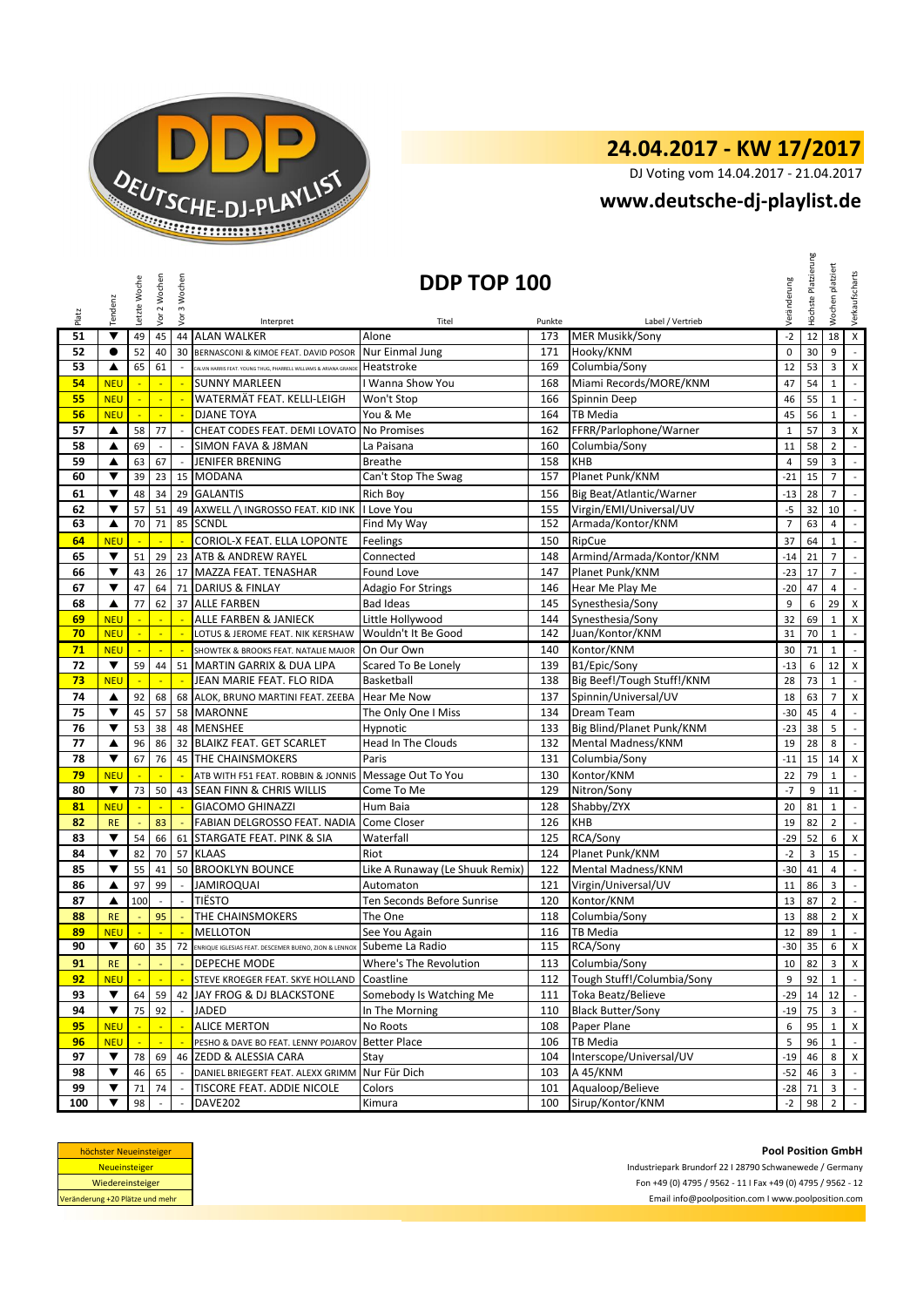

DJ Voting vom 14.04.2017 - 21.04.2017

#### **[w](http://www.deutsche-dj-playlist.de/)ww.deutsche-dj-playlist.de**

## **DDP HOT 50**

| Tendenz        |                         | Letzte Woche   | Vor 2 Wochen             | 3 Wochen                    |                                                         | Die Reihenfolge ergibt sich aus den DDP Top 100. |        | Für die DDP HOT 50 werden nur Titel berücksichtigt, die sich bis zum Abschluß der Erhebung nicht in den Verkaufscharts platzieren konnten. | Veränderung    | Höchste Platzierung | Wochen platziert        |
|----------------|-------------------------|----------------|--------------------------|-----------------------------|---------------------------------------------------------|--------------------------------------------------|--------|--------------------------------------------------------------------------------------------------------------------------------------------|----------------|---------------------|-------------------------|
| Platz          |                         |                |                          | Vor                         | Interpret                                               | Titel                                            | Punkte | Label / Vertrieb                                                                                                                           |                |                     |                         |
| $\mathbf{1}$   |                         | $\mathbf{1}$   | $\overline{2}$           | 17                          | <b>STEREOACT</b>                                        | Denkmal                                          | 2179   | Kontor/KNM                                                                                                                                 | 0              | $\mathbf{1}$        | $\overline{\mathbf{4}}$ |
| 2              |                         | $\overline{2}$ | 1                        | 1                           | <b>BAKERMAT</b>                                         | Baby                                             | 1598   | B1/Ultra/Sony                                                                                                                              | 0              | $\mathbf{1}$        | 12<br>3                 |
| 3              | ▲                       | 6              | 18                       |                             | <b>NALIN &amp; KANE</b>                                 | Beachball 2017                                   | 1517   | Kontor/KNM                                                                                                                                 | 3              | 3                   |                         |
| 4              | ▲                       | 10             | $\overline{\phantom{a}}$ | $\sim$                      | <b>SCOTTY</b>                                           | The Black Pearl (K17)                            | 1344   | Splashtunes/A 45/KNM                                                                                                                       | 6              | $\overline{4}$      |                         |
| 5              | ▼                       | 4              | 10                       | $\sim$                      | <b>ARNOLD PALMER</b>                                    | <b>Get Comfortable</b>                           | 1273   | Kickson/Planet Punk/KNM                                                                                                                    | $-1$           | $\overline{4}$      |                         |
| 6              | ▲                       | $\overline{7}$ | 6                        | 12                          | FREISCHWIMMER FEAT. POLINA                              | <b>Waiting For You</b>                           | 869    | Dusty Desert/Planet Punk/Nitron/Sony                                                                                                       | $\mathbf 1$    | 6                   |                         |
| $\overline{ }$ | ▼                       | 5              | 4                        | $\overline{4}$              | DEEJAY A.N.D.Y.                                         | High Energy 2017                                 | 820    | Mental Madness/KNM                                                                                                                         | $-2$           | $\overline{4}$      |                         |
| 8              | <b>NEU</b>              |                |                          |                             | ANDREW SPENCER & ABEL ROMEZ D.I.S.C.O.                  |                                                  | 794    | Mental Madness/KNM                                                                                                                         | 43             | 8                   |                         |
| 9              | $\bullet$               | 9              | 11                       | 21                          | CJ STONE FEAT. JONNY ROSE                               | Say My Name                                      | 717    | Planet Punk/KNM                                                                                                                            | 0              | 9                   |                         |
| 10             | ▼                       | 3              | $\overline{7}$           | 6                           | <b>ROCKSTROH FEAT. TONBERG</b>                          | Schmerz                                          | 647    | Rockstroh Music/KNM                                                                                                                        | $-7$           | 3                   |                         |
| 11             | ▼                       | 8              | 5                        | 3                           | HIGHEFFECT FEAT. SILVIA DIAS                            | <b>Sweet Dreams</b>                              | 618    | Pulsive/Pulsive Media/KNM                                                                                                                  | $-3$           | 3                   |                         |
| 12             | ▼                       | 11             | 9                        | $\overline{7}$              | TALSTRASSE 3-5 & BEN K. FEAT. ONI SKY L'Amour Toujours  |                                                  | 515    | Toka Beatz/Believe                                                                                                                         | $^{\rm -1}$    | 5                   |                         |
| 13             | <b>NEU</b>              |                | ÷                        | ÷                           | STEREO PALMA FEAT. MYRA                                 | <b>Because The Night</b>                         | 476    | Planet Punk/KNM                                                                                                                            | 38             | 13                  |                         |
| 14             | ▲                       | 17             | L.                       | $\overline{a}$              | CHARMING HORSES & GRACE GRUNDY                          | You Get What You Give                            | 452    | Nitron/Sony                                                                                                                                | 3              | 14                  |                         |
| 15             | ▼                       | 14             | 34                       | $\sim$                      | DJ POLIQUE FEAT. J. LAURYN                              | Fuego Gasolina                                   | 439    | Kickson/Monstablokaz/KNM                                                                                                                   | $^{\rm -1}$    | 14                  |                         |
| 16             | ▼                       | 13             | 16                       |                             | 42 R.I.O.                                               | Headlong                                         | 389    | Zooland/Kontor/KNM                                                                                                                         | $-3$           | 13                  |                         |
| 17             | ▲                       | 25             | $\overline{\phantom{a}}$ | $\overline{a}$              | EL MUKUKA FEAT. KAYLA JACOBS                            | <b>Bottle Of Loneliness</b>                      | 386    | Planet Punk/KNM                                                                                                                            | 8              | 17                  |                         |
| 18             | ▼                       | 16             | $\overline{a}$           | $\overline{a}$              | <b>FREAQMINDERS</b>                                     | Your Love                                        | 384    | Mental Madness/KNM                                                                                                                         | $-2$           | 16                  |                         |
| 19             | ▼                       | 12             | 8                        | 5                           | <b>KATYBEE</b>                                          | Take Me Awav                                     | 374    | X-Pected/A 45/KNM                                                                                                                          | $-7$           | $\overline{4}$      |                         |
| 20             | ▲                       | 23             | 36                       | $\overline{\phantom{a}}$    | <b>CLAPTONE FEAT. GEORGE KRANZ</b>                      | The Drums (Din Daa Daa)                          | 304    | Different                                                                                                                                  | 3              | 20                  |                         |
| 21             | <b>NEU</b>              |                |                          |                             | NOMAȘ & ELIZE                                           | Take Me Where The Beat Goes                      | 300    | Dusty Desert/Planet Punk/KNM                                                                                                               | 30             | 21                  |                         |
| 22             | ▼                       | 15             | 19                       | 33                          | <b>FINGER &amp; KADEL</b>                               | Sterne                                           | 286    | Gimme 5/Scream & Shout/KNM                                                                                                                 | $-7$           | 15                  |                         |
| 23             | $\overline{\mathbf{v}}$ | 21             | 22                       |                             | 15 TUJAMO                                               | Make U Love Me                                   | 284    | Spinnin                                                                                                                                    | $-2$           | 9                   |                         |
| 24             | ▼                       | 20             | 12                       |                             | 13 SPENCER & ROMEZ FEAT. JAMES STEFANO                  | Dance Energy                                     | 276    | Sugaspin/KNM                                                                                                                               | $-4$           | 12                  |                         |
| 25             | <b>NEU</b>              | L,             | L,                       | ÷                           | RENÉ DE LA MONÉ & SLIN PROJECT Vegas Baby               |                                                  | 270    | Mental Madness/KNM                                                                                                                         | 26             | 25                  |                         |
| 26             | <b>NEU</b>              | L,             | L.                       | ÷.                          | PAFFENDORF                                              | Where Are You 2K17                               | 258    | HUP/JOMPSTA/KNM                                                                                                                            | 25             | 26                  |                         |
| 27             | ▼                       | 19             | 13                       | 9                           | <b>CLUBSTONE</b>                                        | Total Eclipse Of The Heart                       | 209    | Fadersport/KNM                                                                                                                             | -8             | 8                   |                         |
| 28             | ▼                       | 22             | 20                       |                             | 11 DEORRO                                               | Rise And Shine                                   | 207    | B1/Sony                                                                                                                                    | $-6$           | 10                  |                         |
| 29             | ▲                       | 37             | 38                       | $\mathcal{L}_{\mathcal{A}}$ | <b>FLAVA &amp; STEVENSON</b>                            | Goodbye                                          | 205    | Rockstroh Music/KNM                                                                                                                        | 8              | 29                  |                         |
| 30             | ▼                       | 18             | 32                       | $\overline{a}$              | ADDAL VS. MIDA FEAT. KIFI                               | High                                             | 185    | Ego/Nitron/Sony                                                                                                                            | $-12$          | 18                  |                         |
| 31             | <b>NEU</b>              | ÷.             | ÷                        | ×.                          | MURANO MEETS TOKA FEAT. XPLAIN Listen To Your Heart     |                                                  | 178    | Toka Beatz/Believe                                                                                                                         | 20             | 31                  |                         |
| 32             | ▲                       | 39             | $\overline{\phantom{a}}$ | $\overline{\phantom{a}}$    | <b>ALEX ZIND</b>                                        | A Little Song                                    | 176    | Artists & Acts                                                                                                                             | $\overline{7}$ | 32                  |                         |
| 33             | ▼                       | 28             | 28                       | 34                          | KLUBBINGMAN & ANDY JAY POWELL From The Dark             |                                                  | 174    | Klubbstyle                                                                                                                                 | $-5$           | 28                  |                         |
| 34             | $\bullet$               | 34             | 24                       |                             | 19 BERNASCONI & KIMOE FEAT. DAVID POSOR Nur Einmal Jung |                                                  | 171    | Hooky/KNM                                                                                                                                  | $\mathbf 0$    | 18                  |                         |
| 35             | <b>NEU</b>              | ÷              | ÷                        | ÷.                          | <b>SUNNY MARLEEN</b>                                    | I Wanna Show You                                 | 168    | Miami Records/MORE/KNM                                                                                                                     | 16             | 35                  |                         |
| 36             | <b>NEU</b>              | ÷              | $\blacksquare$           | $\mathbb{Z}$                | WATERMÄT FEAT. KELLI-LEIGH                              | Won't Stop                                       | 166    | Spinnin Deep                                                                                                                               | 15             | 36                  |                         |
| 37             | <b>NEU</b>              | $\blacksquare$ | $\blacksquare$           | $\mathbb{Z}$                | <b>DJANE TOYA</b>                                       | You & Me                                         | 164    | TB Media                                                                                                                                   | 14             | 37                  |                         |
| 38             | ▲                       | 44             | ÷,                       |                             |                                                         | La Paisana                                       | 160    | Columbia/Sony                                                                                                                              | 6              | 38                  |                         |
| 39             | ▲                       |                |                          |                             | SIMON FAVA & J8MAN<br><b>JENIFER BRENING</b>            |                                                  | 158    |                                                                                                                                            | $\mathbf 1$    | 39                  |                         |
| 40             |                         | 40             | 45                       | $\overline{\phantom{a}}$    |                                                         | <b>Breathe</b>                                   | 157    | <b>KHB</b><br>Planet Punk/KNM                                                                                                              |                |                     |                         |
|                |                         |                | $24 \mid 14 \mid$        |                             | 8 MODANA<br>18 GALANTIS                                 | Can't Stop The Swag                              |        |                                                                                                                                            | -16            |                     |                         |
| 41             | ▼                       | 32             | 21                       |                             |                                                         | Rich Boy                                         | 156    | Big Beat/Atlantic/Warner                                                                                                                   | -9             | 17                  |                         |
| 42             | ▼                       | 38             | 31                       |                             | 30 AXWELL / INGROSSO FEAT. KID INK I Love You           |                                                  | 155    | Virgin/EMI/Universal/UV                                                                                                                    | $-4$           | 17                  |                         |
| 43             | ▲                       | 45             | 47                       | $\sim$                      | <b>SCNDL</b>                                            | Find My Way                                      | 152    | Armada/Kontor/KNM                                                                                                                          | $\overline{2}$ | 43                  |                         |
| 44             | <b>NEU</b>              |                |                          |                             | CORIOL-X FEAT. ELLA LOPONTE                             | Feelings                                         | 150    | RipCue                                                                                                                                     | $\overline{7}$ | 44                  |                         |
| 45             | ▼                       | 33             | 17                       | 14                          | ATB & ANDREW RAYEL                                      | Connected                                        | 148    | Armind/Armada/Kontor/KNM                                                                                                                   | $-12$          | 12                  |                         |
| 46             | ▼                       | 27             | 15                       |                             | 10 MAZZA FEAT. TENASHAR                                 | Found Love                                       | 147    | Planet Punk/KNM                                                                                                                            | $-19$          | 9                   |                         |
| 47             | ▼                       | 31             | 43                       |                             | 46 DARIUS & FINLAY                                      | Adagio For Strings                               | 146    | Hear Me Play Me                                                                                                                            | $-16$          | 31                  |                         |
| 48             | <b>NEU</b>              |                |                          |                             | LOTUS & JEROME FEAT. NIK KERSHAW                        | Wouldn't It Be Good                              | 142    | Juan/Kontor/KNM                                                                                                                            | 3              | 48                  |                         |
| 49             | <b>NEU</b>              |                | $\overline{\phantom{a}}$ |                             | SHOWTEK & BROOKS FEAT. NATALIE MAJOR                    | On Our Own                                       | 140    | Kontor/KNM                                                                                                                                 | $\overline{2}$ | 49                  |                         |
| 50             | <b>NEU</b>              |                |                          |                             | JEAN MARIE FEAT. FLO RIDA                               | Basketball                                       | 138    | Big Beef!/Tough Stuff!/KNM                                                                                                                 | $\mathbf{1}$   | 50                  |                         |



Industriepark Brundorf 22 I 28790 Schwanewede / Germany Fon +49 (0) 4795 / 9562 - 11 I Fax +49 (0) 4795 / 9562 - 12

Email info@poolposition.com I www.poolposition.com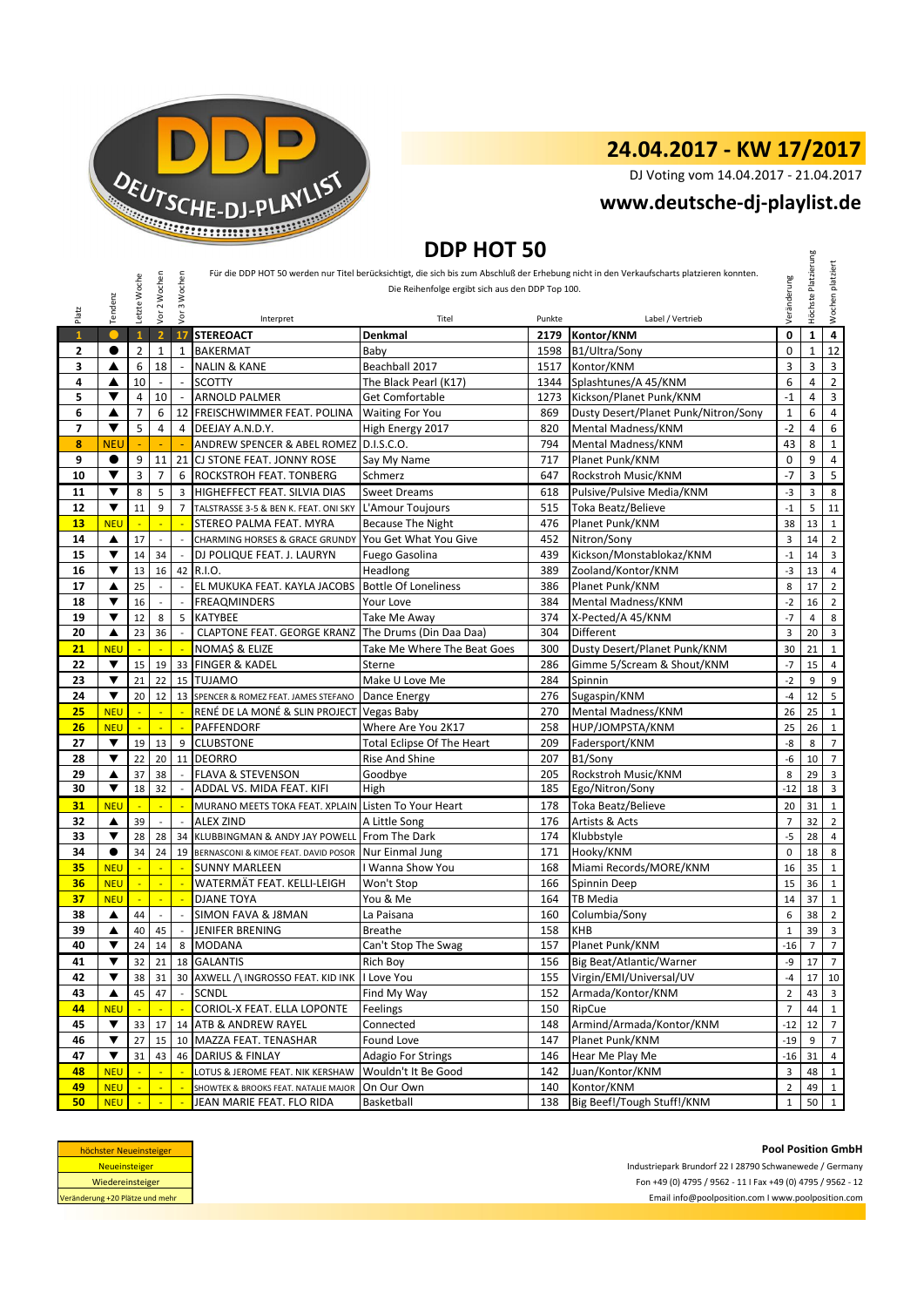

DJ Voting vom 14.04.2017 - 21.04.2017

**www.deutsche-dj-playlist.de**

### **DDP REGIONAL CHARTS**

| Hamburg, Bremen, Schleswig-Holstein, Niedersachsen |                |                                                       |                             |  | Nordrhein-Westfalen |                |                                                            |                          |  |  |
|----------------------------------------------------|----------------|-------------------------------------------------------|-----------------------------|--|---------------------|----------------|------------------------------------------------------------|--------------------------|--|--|
| Platz                                              | Platz          | Interpret                                             | Titel                       |  | Platz               | Platz          | Interpret                                                  | <b>Titel</b>             |  |  |
|                                                    | <b>Top 100</b> |                                                       |                             |  |                     | <b>Top 100</b> |                                                            |                          |  |  |
| 1                                                  | 1              | <b>STEREOACT</b>                                      | Denkmal                     |  | 1                   | 1              | <b>STEREOACT</b>                                           | Denkmal                  |  |  |
| $\overline{2}$                                     | 9              | FREISCHWIMMER FEAT. POLINA Waiting For You            |                             |  | $\overline{2}$      | 3              | <b>NALIN &amp; KANE</b>                                    | Beachball 2017           |  |  |
| 3                                                  | 3              | <b>NALIN &amp; KANE</b>                               | Beachball 2017              |  | 3                   | $\overline{2}$ | <b>BAKERMAT</b>                                            | Baby                     |  |  |
| 4                                                  | $\overline{2}$ | <b>BAKERMAT</b>                                       | Baby                        |  | 4                   | 6              | <b>ED SHEERAN</b>                                          | Shape Of You             |  |  |
| 5                                                  | $\overline{7}$ | <b>ARNOLD PALMER</b>                                  | <b>Get Comfortable</b>      |  | 5                   | 4              | BURAK YETER FEAT. DANELLE SANDOVAL                         | Tuesday                  |  |  |
| 6                                                  | 4              | BURAK YETER FEAT. DANELLE SANDOVAL                    | Tuesday                     |  | 6                   | 7              | <b>ARNOLD PALMER</b>                                       | <b>Get Comfortable</b>   |  |  |
| 7                                                  | 5              | <b>SCOTTY</b>                                         | The Black Pearl (K17)       |  | 7                   | 28             | <b>FREAQMINDERS</b>                                        | Your Love                |  |  |
| 8                                                  | 6              | <b>ED SHEERAN</b>                                     | Shape Of You                |  | 8                   | 8              | <b>ANSTANDSLOS &amp; DURCHGEKNALLT</b>                     | Ohne Dich                |  |  |
| 9                                                  | 8              | <b>ANSTANDSLOS &amp; DURCHGEKNALLT</b>                | Ohne Dich                   |  | 9                   | 10             | DEEJAY A.N.D.Y.                                            | High Energy 2017         |  |  |
| 10                                                 | 20             | <b>STEREO PALMA FEAT. MYRA</b>                        | <b>Because The Night</b>    |  | 10                  | 5.             | <b>SCOTTY</b>                                              | The Black Pearl (K17)    |  |  |
| 11                                                 | 32             | NOMA\$ & ELIZE                                        | Take Me Where The Beat Goes |  | 11                  | 13             | CJ STONE FEAT. JONNY ROSE                                  | Say My Name              |  |  |
| 12                                                 | 12             | JASON DERULO FEAT. NICKI MINAJ & TY DOLLA SIGN SWALLA |                             |  | 12                  | 29             | <b>KATYBEE</b>                                             | Take Me Away             |  |  |
| 13                                                 | 11             | ANDREW SPENCER & ABEL ROMEZ                           | D.I.S.C.O.                  |  | 13                  | 9              | FREISCHWIMMER FEAT. POLINA                                 | <b>Waiting For You</b>   |  |  |
| 14                                                 | 10             | DEEJAY A.N.D.Y.                                       | High Energy 2017            |  | 14                  | 12             | JASON DERULO FEAT. NICKI MINAJ & TY DOLLA SIGN SWAIIA      |                          |  |  |
| 15                                                 | 13             | CJ STONE FEAT. JONNY ROSE                             | Say My Name                 |  | 15                  | 11             | ANDREW SPENCER & ABEL ROMEZ D.I.S.C.O.                     |                          |  |  |
| 16                                                 | 27             | EL MUKUKA FEAT. KAYLA JACOBS                          | <b>Bottle Of Loneliness</b> |  | 16                  | 18             | TALSTRASSE 3-5 & BEN K. FEAT. ONI SKY L'Amour Toujours     |                          |  |  |
| 17                                                 | 16             | HIGHEFFECT FEAT. SILVIA DIAS                          | <b>Sweet Dreams</b>         |  | 17                  | 30             | ROBIN SCHULZ & DAVID GUETTA FEAT. CHEAT CODES Shed A Light |                          |  |  |
| 18                                                 | 22             | <b>CHARMING HORSES &amp; GRACE GRUNDY</b>             | You Get What You Give       |  | 18                  | 26             | R.I.O.                                                     | Headlong                 |  |  |
| 19                                                 | 15             | ROCKSTROH FEAT. TONBERG                               | Schmerz                     |  | 19                  | 17             | THE CHAINSMOKERS & COLDPLAY                                | Something Just Like This |  |  |
| 20                                                 | 36             | SPENCER & ROMEZ FEAT. JAMES STEFANO                   | Dance Energy                |  | 20                  | 63             | <b>SCNDL</b>                                               | Find My Way              |  |  |

|                | Nordrhein-Westfalen |                                                |                          |  |  |  |  |
|----------------|---------------------|------------------------------------------------|--------------------------|--|--|--|--|
| <b>Platz</b>   | Platz               | Interpret                                      | <b>Titel</b>             |  |  |  |  |
|                | <b>Top 100</b>      |                                                |                          |  |  |  |  |
| 1              | $\mathbf{1}$        | <b>STEREOACT</b>                               | Denkmal                  |  |  |  |  |
| $\overline{2}$ | 3                   | <b>NALIN &amp; KANE</b>                        | Beachball 2017           |  |  |  |  |
| 3              | $\overline{2}$      | <b>BAKERMAT</b>                                | Baby                     |  |  |  |  |
| 4              | 6                   | <b>ED SHEERAN</b>                              | Shape Of You             |  |  |  |  |
| 5              | 4                   | BURAK YETER FEAT. DANELLE SANDOVAL             | Tuesday                  |  |  |  |  |
| 6              | 7                   | <b>ARNOLD PALMER</b>                           | <b>Get Comfortable</b>   |  |  |  |  |
| 7              | 28                  | <b>FREAOMINDERS</b>                            | Your Love                |  |  |  |  |
| 8              | 8                   | ANSTANDSLOS & DURCHGEKNALLT                    | Ohne Dich                |  |  |  |  |
| 9              | 10                  | DEEJAY A.N.D.Y.                                | High Energy 2017         |  |  |  |  |
| 10             | 5                   | <b>SCOTTY</b>                                  | The Black Pearl (K17)    |  |  |  |  |
| 11             | 13                  | CJ STONE FEAT. JONNY ROSE                      | Say My Name              |  |  |  |  |
| 12             | 29                  | <b>KATYBEE</b>                                 | Take Me Away             |  |  |  |  |
| 13             | 9                   | FREISCHWIMMER FEAT. POLINA                     | <b>Waiting For You</b>   |  |  |  |  |
| 14             | 12                  | JASON DERULO FEAT. NICKI MINAJ & TY DOLLA SIGN | Swalla                   |  |  |  |  |
| 15             | 11                  | ANDREW SPENCER & ABEL ROMEZ                    | D.I.S.C.O.               |  |  |  |  |
| 16             | 18                  | TALSTRASSE 3-5 & BEN K. FEAT. ONI SKY          | L'Amour Toujours         |  |  |  |  |
| 17             | 30                  | ROBIN SCHULZ & DAVID GUETTA FEAT. CHEAT CODES  | Shed A Light             |  |  |  |  |
| 18             | 26                  | R.I.O.                                         | Headlong                 |  |  |  |  |
| 19             | 17                  | THE CHAINSMOKERS & COLDPLAY                    | Something Just Like This |  |  |  |  |
| 20             | 63                  | <b>SCNDL</b>                                   | Find My Way              |  |  |  |  |

|                | Hessen, Rheinland-Pfalz, Saarland, Baden-Württemberg |                                                        |                        |  |  |  |  |  |
|----------------|------------------------------------------------------|--------------------------------------------------------|------------------------|--|--|--|--|--|
| Platz          | Platz                                                | Interpret                                              | <b>Titel</b>           |  |  |  |  |  |
|                | <b>Top 100</b>                                       |                                                        |                        |  |  |  |  |  |
| 1              | $\mathbf{1}$                                         | <b>STEREOACT</b>                                       | Denkmal                |  |  |  |  |  |
| $\overline{2}$ | 5                                                    | <b>SCOTTY</b>                                          | The Black Pearl (K17)  |  |  |  |  |  |
| 3              | $\overline{2}$                                       | <b>BAKERMAT</b>                                        | Baby                   |  |  |  |  |  |
| 4              | 3                                                    | <b>NALIN &amp; KANE</b>                                | Beachball 2017         |  |  |  |  |  |
| 5              | 4                                                    | BURAK YETER FEAT. DANELLE SANDOVAL                     | Tuesday                |  |  |  |  |  |
| 6              | 6                                                    | <b>ED SHEERAN</b>                                      | Shape Of You           |  |  |  |  |  |
| 7              | 9                                                    | FREISCHWIMMER FEAT, POLINA                             | <b>Waiting For You</b> |  |  |  |  |  |
| 8              | 14                                                   | LUIS FONSI FEAT. DADDY YANKEE                          | Despacito              |  |  |  |  |  |
| 9              | 12                                                   | JASON DERULO FEAT. NICKI MINAJ & TY DOLLA \$IGN        | Swalla                 |  |  |  |  |  |
| 10             | 7                                                    | <b>ARNOLD PALMER</b>                                   | Get Comfortable        |  |  |  |  |  |
| 11             | 16                                                   | HIGHEFFECT FEAT. SILVIA DIAS                           | <b>Sweet Dreams</b>    |  |  |  |  |  |
| 12             | 26                                                   | R.I.O.                                                 | Headlong               |  |  |  |  |  |
| 13             | 15                                                   | ROCKSTROH FEAT. TONBERG                                | Schmerz                |  |  |  |  |  |
| 14             | 8                                                    | ANSTANDSLOS & DURCHGEKNALLT                            | Ohne Dich              |  |  |  |  |  |
| 15             | 13                                                   | CJ STONE FEAT. JONNY ROSE                              | Say My Name            |  |  |  |  |  |
| 16             | 25                                                   | KYGO FEAT. SELENA GOMEZ                                | It Ain't Me            |  |  |  |  |  |
| 17             | 33                                                   | <b>FINGER &amp; KADEL</b>                              | Sterne                 |  |  |  |  |  |
| 18             | 11                                                   | <b>ANDREW SPENCER &amp; ABEL ROMEZ</b>                 | D.I.S.C.O.             |  |  |  |  |  |
| 19             | 10                                                   | DEEJAY A.N.D.Y.                                        | High Energy 2017       |  |  |  |  |  |
| 20             | 18                                                   | TALSTRASSE 3-5 & BEN K. FEAT. ONI SKY L'Amour Toujours |                        |  |  |  |  |  |

**Pool Position GmbH**

Industriepark Brundorf 22 I 28790 Schwanewede / Germany Fon +49 (0) 4795 / 9562 - 11 I Fax +49 (0) 4795 / 9562 - 12 Email info@poolposition.com I www.poolposition.com